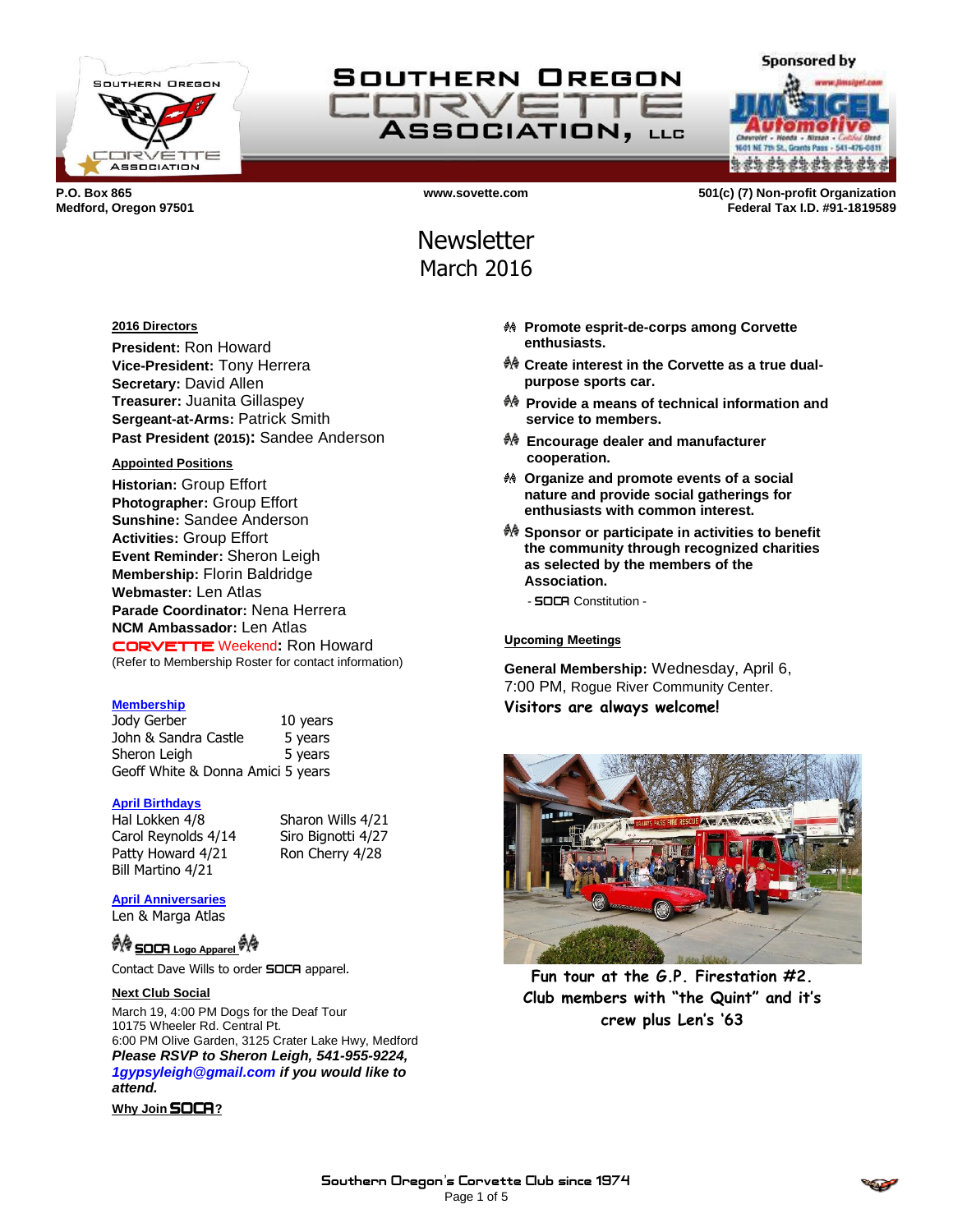### Events & Activities

March 12 – SOCA Event, Bowling at Lava Lanes. 6:00 PM. 2980 Crater Lake Hwy., Medford. Contact Dave Wills for more info 541-227-1962

March 19 – SOCA Social, Dogs for the Deaf Tour. 4:00 PM. 10175 Wheeler Rd; Central Point Olive Garden for dinner. 6:00 PM 3125 Crater Lake Hwy., Medford

April 6 – SOCA General Membership Meeting, 7:00 PM., Rogue River Community Center, Rogue River

April 9 – 62<sup>nd</sup> Pear Blossom Run, Parade & Street Fair Downtown Medford Form up at Rogue Valley Mall, 8:00AM – 8:30AM

April 23 – SOCA Social, Wildlife Images Tour. 3:00 PM 11845 Lower River Rd. G.P. Taprock Northwest Grill. 6:00 PM. 971 S.E. 6<sup>th</sup> St. G.P. Note: PRESENTATION FROM A.D.S. (Accurate Design Services) on the new SOCA website by Jim Irons

May 4 – SOCA General Membership Meeting, 7P.M., Rogue River Community Center, Rogue River

May 21 – SOCA Social, Seven Feathers Casino for brunch, 11:00 AM. Cost: \$8.99 per plate Waterfalls Tour east of Roseburg. Heaven on Earth for Dinner or Desert. (exit 86 on I-5), 703 Quines Creek Rd. Azalea bet. 5:00 – 6:00 PM

June 1 – SOCA General Membership Meeting, 7P.M., Rogue River Community Center, Rogue River

June 18 – Caverns Tour at Shasta Lake. Meet up with the Redding Corvette Club. Time TBA

June 19 – Schmidt Family Vineyard Show & Shine 12:00 – 4:00 PM 330 Kubli Rd. Grants Pass

June 25 – Rooster Crow Parade. 8:30 AM "Form Up" After Parade, Cruise to Mac's Diner, 21900 Highway 62, Shady Cove, for lunch

> For additional events, information and links, go to the S.O.C.A. website Events Page <http://www.sovette.com/default.asp?pg=activities>

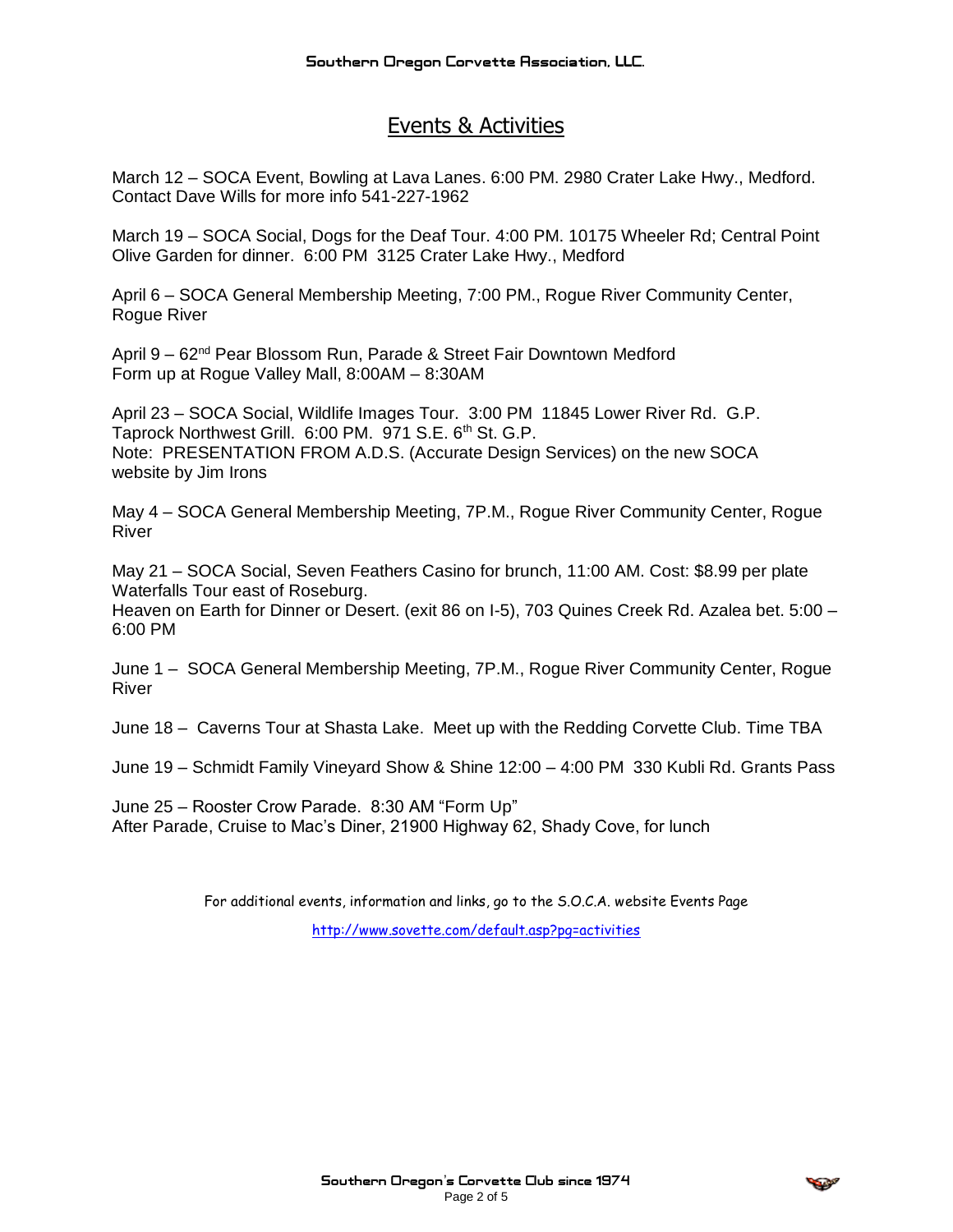

### **New Crossed Flags logo illustrates the character of the all-new, "CT' Corvette** *10-18-2012-*

Braselton, Ga. - The seventh-generation Corvette was introduced by Chevrolet in Detroit on Sunday, Jan. 13, 2013. This was the first showing of the new Crossed Flags logo for the 2014 Corvette.

"The all-new, seventh-generation Corvette deserved an all-new emblem," said Ed Welburn, GM vice president of global design. "The new Crossed Flags design reflects the character of the next Corvette. The flags are much more modern, more technical. and more detailed than before - underscoring the comprehensive redesign of the entire car."

The new Crossed Flags logo was unveiled at Road Atlanta, where Corvette Racing celebrated a sweep of the 2012 production-based American Le Mans Series GT championships.

Chevrolet secured the manufacturer's championship; Corvette Racing secured the team championship. and Oliver Gavin and Tommy Milner captured the drivers' championship with four wins in the nine races preceding Petit Le Mans, the 2012 ALMS season finale.

These championships make Corvette Racing the most successful team in ALMS history, with a total of 77 class wins. eight drivers' championships, and nine manufacturer and team championships since 2001. The team has also taken seven class victories in the 24 Hours of Le Mans since 2001. Corvette Racing will campaign the C6.R for the 2013 ALMS season. The C7.R is expected to make its racing debut in 2014.

"Winning the ALMS championships with the Corvette C6.R. against prestigious competitors from Ferrari, Porsche, and BMW is the perfect send-off for the sixth-generation Corvette," said Tadge Juechter, Corvette chief engineer.

"The seventh-generation Corvette will build on that success," Juechter continued. "With the new Corvette. we set out to build a worldchallenging sports car with design, refinement. efficiency and driver engagement that is second to none. The result is a truly all-new Corvette. There are only two carryover parts from the C6 used in the C7 - the cabin air filter and the rear latch for the removable roof panel".

The Crossed Flags logo has been a hallmark of the Corvette since its 1953 introduction. It has always incorporated a pair of flags, one a racing checkered flag and other featuring the Chevrolet "bowtie" emblem and a French fleur-de -lis. The design has evolved over the years, and has been featured on more than 1.5 million Corvettes built between 1953 and today.



**For the seventhgeneration Corvette, the Crossed Flags design has a more angular and swept appearance – a proportion that echoes the new car and suggests speed. It is also a more detailed** 



**1953 C1 Crossed Flag**